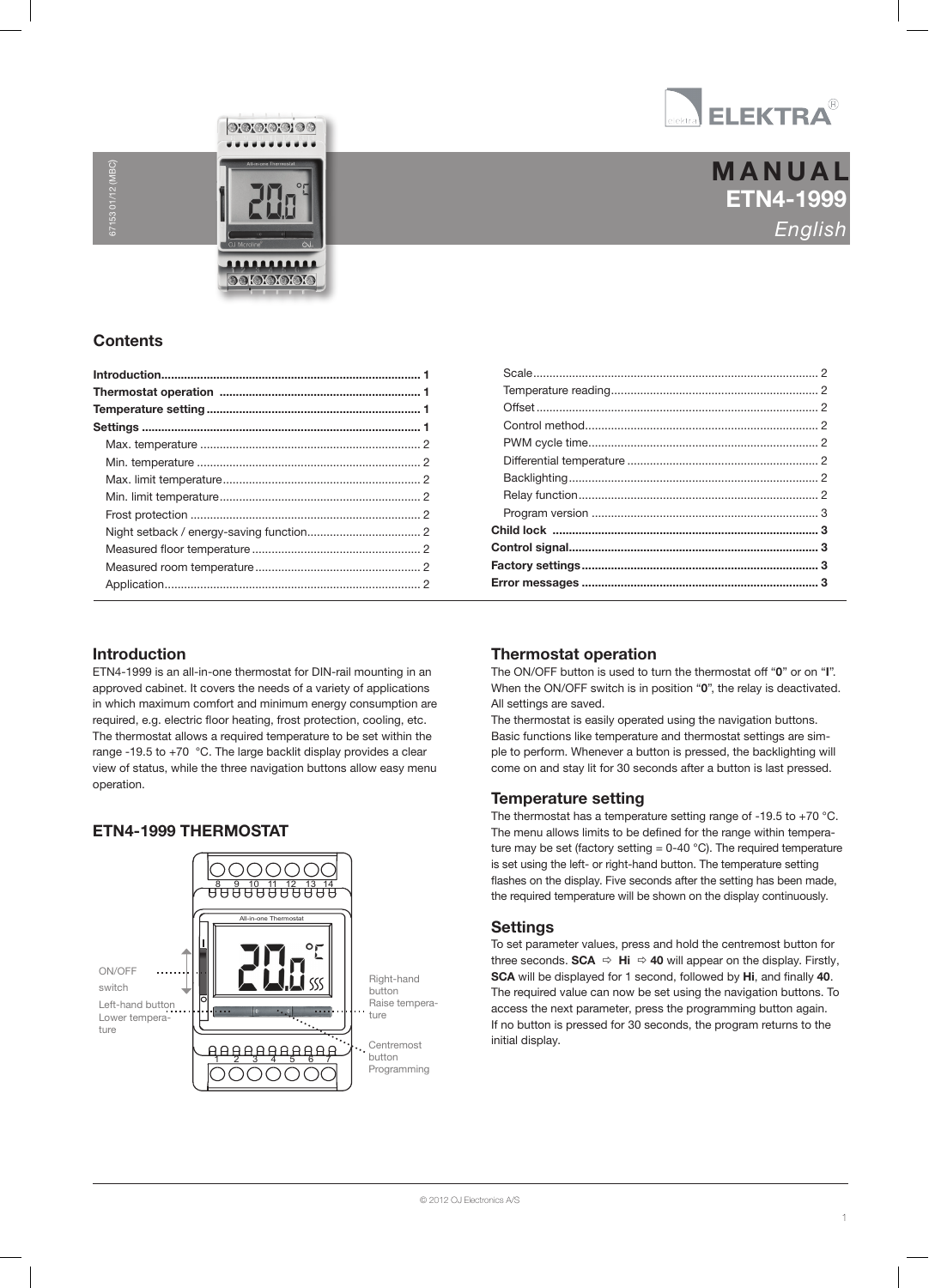# ETN4-1999 English

| Parameter                                   | Shown on display                                                                                                                                                                                           | <b>Factory settings</b>                            |
|---------------------------------------------|------------------------------------------------------------------------------------------------------------------------------------------------------------------------------------------------------------|----------------------------------------------------|
| Max. temperature                            | $SCA \Rightarrow$<br>Hi<br>$\Rightarrow$<br>40                                                                                                                                                             | 40 °C<br>$(-19.5/+70 °C)$                          |
| Min. temperature                            | $SCA \Rightarrow$<br>$\Rightarrow$<br>$\Omega$<br>Lo                                                                                                                                                       | 0 °C<br>$(-19.5/+70 °C)$                           |
| Max. limit temperature<br>FLOOR *1          | Li<br>⇨<br>Hi<br>$\Rightarrow$<br>28                                                                                                                                                                       | 28 °C<br>$(-19.5/+70 °C + OFF)$                    |
| Min. limit temperature<br>FLOOR *1          | Li<br>$\Rightarrow$<br>15<br>Lo<br>$\Rightarrow$                                                                                                                                                           | 15 °C<br>$(-19.5/+70 °C + OFF)$                    |
| Min. limit temperature<br>Limit function *2 | Li<br>⇨<br>Lo $\Rightarrow$ -19.5                                                                                                                                                                          | $-19.5 °C$<br>$(-19.5/0 °C + OFF)$                 |
| Frost protection                            | dEF<br>$\Rightarrow$<br>8.0                                                                                                                                                                                | 8 °C<br>$(0/+10 °C)$                               |
| Night setback                               | nSb<br>$\Rightarrow -5.0$                                                                                                                                                                                  | $-5^{\circ}$ C<br>$(-19.5/+30 °C)$                 |
| Measured floor tem-<br>perature             | FL <sub>o</sub><br>$\Rightarrow$<br>24.5 (example) *3                                                                                                                                                      |                                                    |
| Measured room<br>temperature                | ro<br>$\Rightarrow$<br>21.5 (example) *3                                                                                                                                                                   |                                                    |
| Application                                 | F.<br>APp<br>$\Rightarrow$<br>(Floor sensor)<br>$\Rightarrow$<br>$\overline{A}$<br>(Room sensor)<br>$\Rightarrow$<br>AF (Room sensor with<br>floor temperature<br>limits)<br>$\Rightarrow$<br>C: Regulator | F: Floor                                           |
| Scale                                       | LCd<br>C<br>$\Rightarrow$                                                                                                                                                                                  | $C = C$ elsius<br>$(nU = numerical)$               |
| Temperature reading in<br>start display     | dF<br>⇨<br>SP                                                                                                                                                                                              | $SP =$ Setpoint<br>$(tP = actual temp.)$           |
| Offset                                      | OFF $\Rightarrow$<br>$\Omega$                                                                                                                                                                              | $\Omega$<br>$(+/- 10 °C)$                          |
| Control method                              | $PWM \Rightarrow$<br>On                                                                                                                                                                                    | On<br>(OFF)                                        |
| PWM cycle time *4                           | cyc<br>$\Rightarrow$<br>20                                                                                                                                                                                 | 20 minutes<br>$(10-60$ min)                        |
| Differential tempera-<br>ture *5            | dIF<br>$\Rightarrow$<br>0.3                                                                                                                                                                                | 0.3 °C<br>(0.3/10 °C)                              |
| Relay function                              | rEL<br>$\Rightarrow$<br>no                                                                                                                                                                                 | no = normally open<br>$(nc = normally)$<br>closed) |
| Software version                            | SU<br>$\Rightarrow$<br>1.0                                                                                                                                                                                 |                                                    |

\*1 : Only available if APp AF is selected under Application. \*2 : Only available if APp Li is selected under Application.

\*3 : With no or disconnected sensor, - - is shown on the display \*4 : Only available if PWM is ON under Control Method.

\*5 : Only available if PWM is OFF under Control Method.

If Regulator (C) is selected under Application, the floor and room sensors are disconnected and heating is controlled on a scale of 0-10, corresponding to 0-100% of full power.

#### Max. temperature

The highest temperature to which the thermostat can be set. Min. temperature

The lowest temperature to which the thermostat can be set. Max. limit temperature

Allows the highest permissible floor temperature to be set for wooden and other floor types when control type has been set to room sensor with floor limit (AF).

#### Min. limit temperature - Floor

Allows the lowest permissible floor temperature to be set for tiled and other floor types when control type has been set to room sensor with floor limit (AF).

#### Min. limit temperature - Limit function

Allows the lowest permissible temperature to be set in Limit function.

#### Frost protection

The lowest temperature for frost protection when the function is activated via an external signal (fig. 4 in instructions). Example: The setpoint is 25 °C.

Frost protection =  $8 °C$  means temp. setting =  $8 °C$ . Night setback / energy-saving function The number of degrees the temperature setting is to be reduced. The night setback setting must be preceded by a minus sign (-). Is controlled via an external signal (fig. 3 in instructions). Example: The setpoint is 25 °C. Energy-saving function = -5 °C means temp. setting =  $20$  °C. Energy-saving function =  $+3$  °C means temp. setting = 28 °C. Measured floor temperature Displays actual floor temperature (if a floor sensor is fitted). Measured room temperature Displays actual room temperature. Application Sets thermostat function. Select the required control type. Four alternatives exist: Floor (F): The thermostat controls floor temperature alone. A floor sensor must be fitted. Room (A): The thermostat controls room temperature alone. Room/limit (AF): The thermostat controls room temperature while respecting min. and max. limits for floor temperature. A floor sensor must be fitted. Regulator (C): The thermostat functions as a simple regulator

and no sensors are used. The setting is in per cent.

Limit function (Li): Controls only on floor sensor temperature with min. and max. limits. (Li  $\Rightarrow$  Lo = -19,5/0 °C)



#### Scale

Choose between degrees Celsius and a numerical scale. If the numerical scale is selected, temperature is set on a scale from 0.0 to 10.0 where 0.0 corresponds to min. temperature (SCA  $\Rightarrow$  Lo) and 10.0 corresponds to max. temperature (SCA  $\Rightarrow$  Hi).

#### Temperature reading

Defines which temperature is to be shown on the start display: the setpoint (SP) or the actual, measured temperature.

#### Offset

If the actual temperature (measured using a thermometer) differs from that displayed by the thermostat, the thermostat can be adjusted to offset the difference.

#### Control method

PWM or ON/OFF control can be selected. PWM is an advanced control method which calculates the most effective and economical way to heat homes and other buildings. ON/OFF control is traditional differential control (e.g. 0.3 °C) for other tasks.

#### PWM cycle time

Allows cycle time to be set when using PWM control. At least 20 min is recommended.

#### Differential temperature

Allows temperature differential to be set when using ON/OFF control. The higher the differential temperature, the lower the number of relay operations.

#### Relay function

When used for heating purposes, the relay should be in normally open position (NO). If the thermostat is used for cooling purposes, the relay should be turned to normally closed (NC).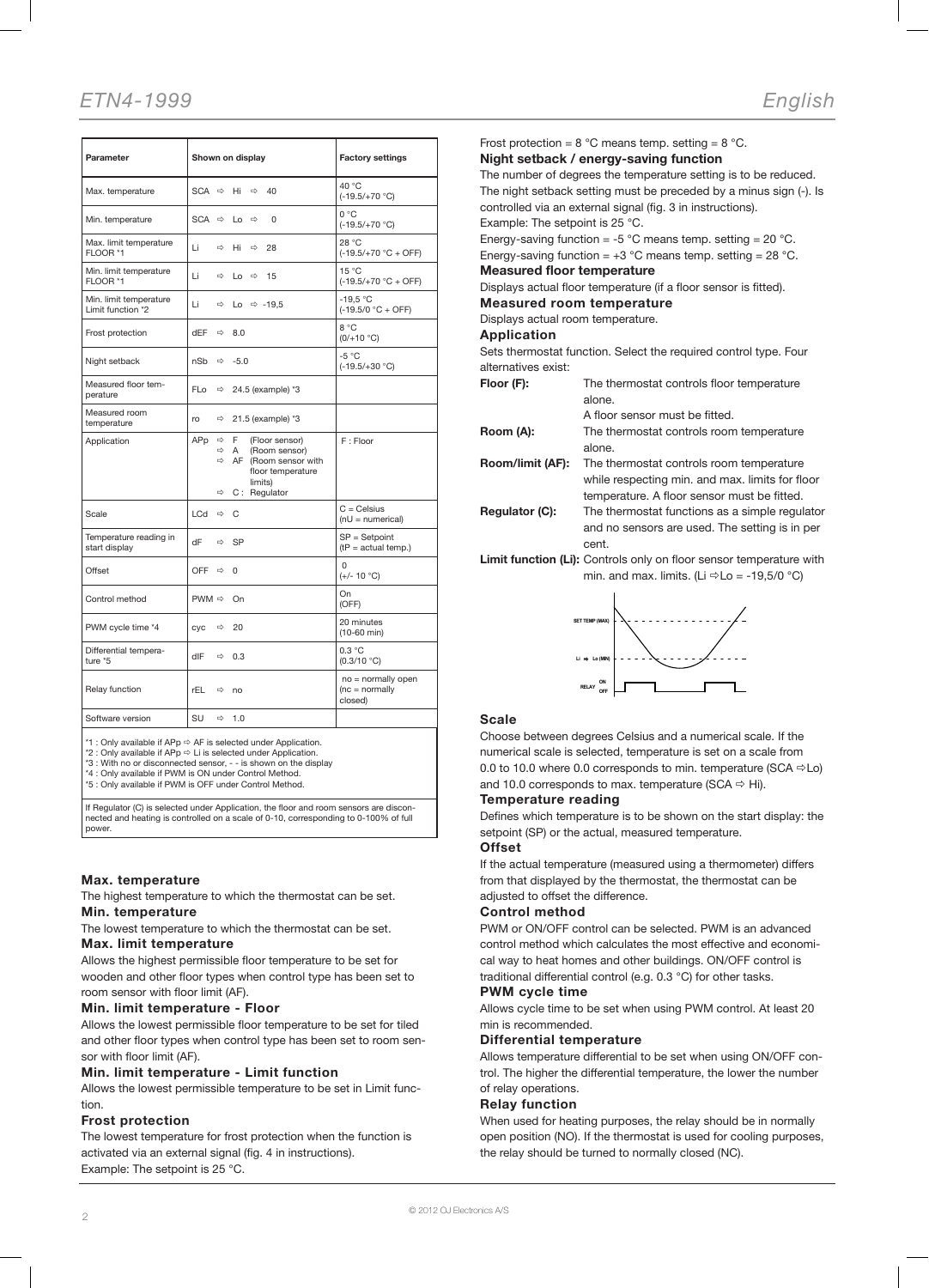### Software version

Displays thermostat software version.

### Child lock

Allows thermostats in public and other places to be locked, thus preventing unauthorised alteration of the settings. Press and hold the left- and right-hand buttons simultaneously for 10 seconds. A symbol indicates that the thermostat is locked.

The child lock can be released by pressing the left- and right-hand buttons simultaneously for 10 seconds.

### Factory settings

Allows factory settings to be restored. Your personal settings will be deleted from the thermostat.

Press and hold the centremost button for 10 seconds. The display is switched off and then on again. Application is shown on the display (APp  $\Rightarrow$  F) followed by the temperature setting.

### Error messages

If a fault occurs, the master/thermostat will display one of the following error codes:

| <b>Error code</b> | Fault                                                                    | Remedy                                                                                                                                                                                       |
|-------------------|--------------------------------------------------------------------------|----------------------------------------------------------------------------------------------------------------------------------------------------------------------------------------------|
| E0                | Internal fault. Thermostat defective.                                    | Replace thermostat.                                                                                                                                                                          |
| E <sub>1</sub>    | External room sensor defective or short-<br>circuited (terminals 10-11). | Replace sensor/sensor cable. To continue to operate the system without<br>sensor, set control type to Regulator under Application (APp $\Rightarrow$ C).                                     |
| E <sub>2</sub>    | External floor sensor defective or short-circuited<br>(terminals 8-9).   | Replace sensor/sensor cable. To continue to operate the system without<br>sensor, set control type to Regulator under Application (APp $\Rightarrow$ C).                                     |
| E <sub>5</sub>    | Internal overheating. Thermostat shuts off heat-<br>ing.                 | Check installations. Check that heating cables are not overloaded or<br>that ambient temperature is excessive. When internal temperature drops,<br>the thermostat automatically reactivates. |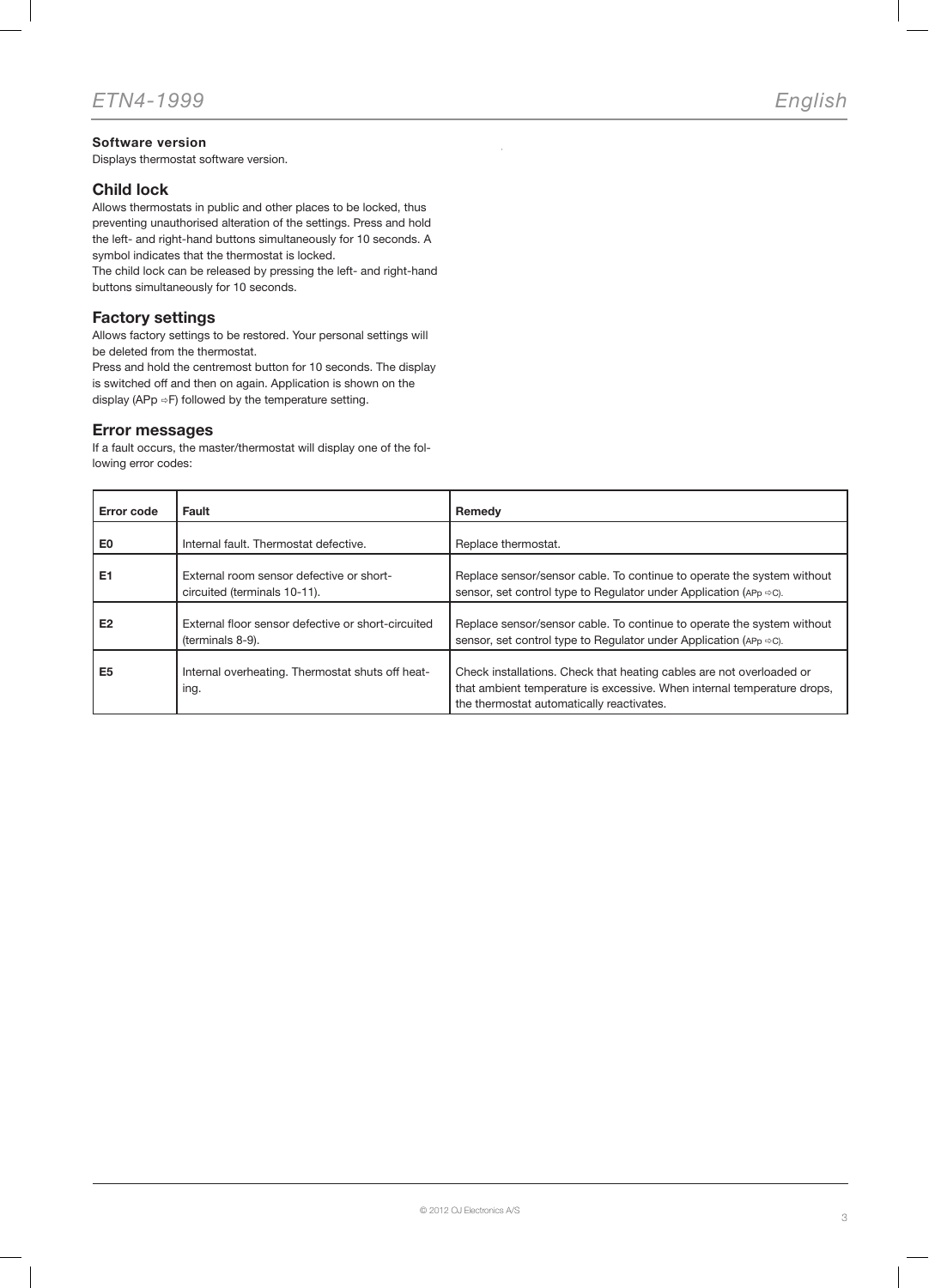

 $\odot$  or  $\odot$  or  $\odot$ MCS4-10 / MCS4-1999 / MCS4-1999 / MCS4-1999 / MCS4-10 / MSA4-1999 / MSA4-1099 / MSA4-1099 / MSA4-1099 / MSA4-1<br>MSA4-10 / MSA4-10 / MSA4-10 / MSA4-10 / MSA4-10 / MSA4-1099 / MSA4-1099 / MSA4-1099 / MSA4-1099 / MSA4-1099 / **DOIOIOIOIO** 

# ETN4-1999 Deutsch **Bedienungsanleitung**

### Inhalt

### **Einleitung**

ETN4-1999 ist ein All-in-One Thermostat für die Montage in Schaltschränken. Der Thermostat eignet sich für alle Anwendungsbereiche in denen maximaler Komfort und minimaler Energieverbrauch gefordert sind, z. B. elektrische Bodenheizung, Frostschutz, Kühlung u. v. m. Am Thermostat lässt sich die gewünschte Temperatur zwischen -19.5 und +70 °C einstellen. Das große, hintergrundbeleuchtete Display gibt raschen Überblick über den Zustand, und mit 3 Navigationstasten ist das Menü leicht zu bedienen.

### ETN4-1999-THERMOSTAT



### Normale Anwendung

Mit dem Ein/Aus-Schalter wird der Thermostat durch Kippen des Schalterknopfs aus- "0" oder eingeschaltet "I". Bei ausgeschaltetem Thermostat "0", ist das Relais ausgeschaltet. Alle Einstellungen werden gespeichert.

Der Thermostat lässt sich sehr einfach mit den Navigationstasten bedienen.

Die Basisfunktionen, wie manuelle Temperatureinstellung und Thermostateinstellung, lassen sich sehr einfach vornehmen. Bei erster Tastenbetätigung wird die Hintergrundbeleuchtung eingeschaltet und erlischt erst wieder 30 Sekunden nach der letzten Aktivität.

### Temperatureinstellung

Der Thermostat verfügt über einen Temperatureinstellbereich von -19,5 bis +70 °C. Mit dem Menü ist es möglich, den Einstellungsbereich auf einen passenden, gewünschten Umfang zu begrenzen (Werkseinstellung = 0-40 °C). Die gewünschte Temperatur mit der linken und rechten Taste einstellen. Die Temperatureinstellung wird blinkend am Display angezeigt. 5 Sekunden nach der Einstellung erfolgt die Anzeige dann kontinuierlich.

### **Einstellungen**

Zur Einstellung der Parameterwerten ist die Programmiertaste in der Mitte 3 Sekunden lang zu betätigen. Am Display wird SCA  $HI \Rightarrow 40$  angezeigt. Zuerst 1 Sekunde lang SCA, danach HI, und schließlich 40. Der gewünschte Wert kann jetzt mit den Navigationstasten eingestellt werden. Um Zugang zu den nächsten Parameter zu erlangen, erneut die Programmiertaste betätigen. Wird 30 Sekunden lang keine Taste betätigt, kehrt das Programm zur Ausgangsanzeige zurück.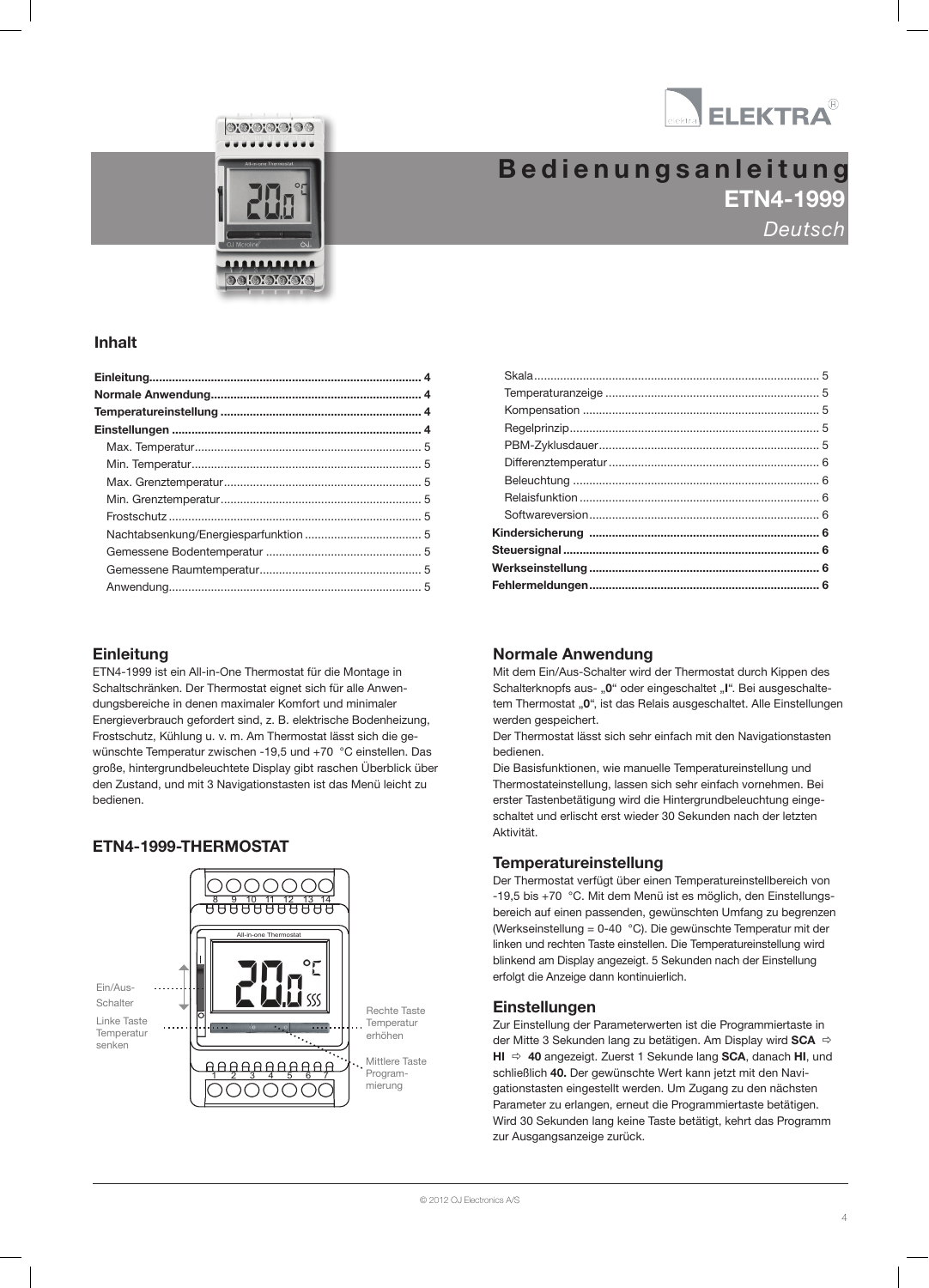| Parameter                                    | Displayanzeige                                              |                                                                                                             | Werkseinstellung                                                                           |
|----------------------------------------------|-------------------------------------------------------------|-------------------------------------------------------------------------------------------------------------|--------------------------------------------------------------------------------------------|
| Max. Temperatur                              | SCA $\Rightarrow$                                           | Hi<br>$\Rightarrow$<br>40                                                                                   | 40 °C<br>$(-19,5/+70 °C)$                                                                  |
| Min. Temperatur                              | SCA $\Leftrightarrow$                                       | $Lo \Rightarrow$<br>$\Omega$                                                                                | 0 °C<br>$(-19,5/+70 °C)$                                                                   |
| Max. Grenztemperatur<br>BODEN *1             | Li<br>$\Rightarrow$                                         | 28<br>Hi<br>$\Rightarrow$                                                                                   | 28 °C<br>$(-19,5/+70 °C + AUS)$                                                            |
| Min. Grenztemperatur<br>BODEN *1             | Li<br>$\Rightarrow$                                         | 15<br>$Lo \Rightarrow$                                                                                      | 15 °C<br>$(-19,5/+70 °C + AUS)$                                                            |
| Min. Grenztemperatur<br>Grenzwertfunktion *2 | Li<br>$\Rightarrow$                                         | Lo $\Rightarrow$ -19.5                                                                                      | $-19.5 °C$<br>$(-19,5/0 °C + AUS)$                                                         |
| Frostschutz                                  | dEF<br>$\Rightarrow$                                        | 8,0                                                                                                         | 8 °C<br>$(0/+10 °C)$                                                                       |
| Nachtabsenkung                               | nSb<br>$\Rightarrow$                                        | $-5,0$                                                                                                      | $-5 °C$<br>$(-19,9/+30 °C)$                                                                |
| Gemessene Boden-<br>temperatur               | FL <sub>o</sub><br>$\Rightarrow$                            | 24,5 (Beispiel) *3                                                                                          |                                                                                            |
| Gemessene Raum-<br>temperatur                | ro<br>$\Rightarrow$                                         | 21,5 (Beispiel) *3                                                                                          |                                                                                            |
| Anwendung                                    | APp<br>$\Rightarrow$<br>$\Rightarrow$<br>$\Rightarrow$<br>⇨ | F.<br>(Bodenfühler)<br>A<br>(Raumfühler)<br>AF (Raumfühler mit<br>Grenztemperatur<br>im Boden)<br>C: Regler | F: Boden                                                                                   |
| Skala                                        | LCd<br>$\Rightarrow$                                        | C                                                                                                           | $C = Celsius$<br>(nU = Numerisch)                                                          |
| Temperaturanzeige im<br>Startdisplay         | dF<br>$\Rightarrow$                                         | SP                                                                                                          | SP = Sollwert<br>(tP = Aktuelle Temp.)                                                     |
| Kompensation                                 | OFF<br>$\Rightarrow$                                        | 0                                                                                                           | U<br>$(+/-10 °C)$                                                                          |
| Regelprinzip                                 | PBM $\Leftrightarrow$                                       | On                                                                                                          | On<br>(OFF)                                                                                |
| PBM-Zyklusdauer *4                           | CVC<br>$\Rightarrow$                                        | 20                                                                                                          | 20 Minuten<br>$(10-60$ min.)                                                               |
| Differenztemperatur *5                       | dlF                                                         | $\Rightarrow$ 0,3                                                                                           | 0.3 °C<br>(0,3/10 °C)                                                                      |
| Relaisfunktion                               | rEL                                                         | $Arr$ no                                                                                                    | no = normally open,<br>normal offen<br>$(nc = normally)$<br>closed, normal<br>qeschlossen) |
| Softwareversion                              | SU<br>⇨                                                     | 1,0                                                                                                         |                                                                                            |

: Nur zugänglich bei auf APp  $\Leftrightarrow$  Li eingestellter Anwendung.<br>↑ Bei keinem oder abgeschaltetem Fühler wird am Display - - angezeigt \*3 : Bei keinem oder abgeschaltetem Fühler wird am Display -

\*4 : Nur zugänglich bei PBM => ON als Regelprinzip. \*5 : Nur zugänglich bei PBM => OFF als Regelprinzip.

Wurde unter Anwendung Regler (C) gewählt, sind Boden- und Raumfühler abgeschaltet und die Heizung wird nach einer Skala zwischen 0-10 gesteuert, d. h von 0-100 % Leistung.

#### Max. Temperatur

Die höchste Solltemperatur, auf die der Thermostat eingestellt werden kann.

#### Min. Temperatur

Die niedrigste Solltemperatur, auf die der Thermostat eingestellt werden kann.

#### Max. Grenztemperatur

Ist der Anwendungsbereich auf Raumfühler mit Grenztemperatur im Boden (AF) angepasst, lässt sich die maximal zulässige Bodentemperatur im Holzboden u. a. m. hier einstellen.

#### Min. Grenztemperatur - Boden

Ist der Anwendungsbereich auf Raumfühler mit Grenztemperatur im Boden (AF) angepasst, lässt sich die minimal zulässige Bodentemperatur im Fliesenboden u. a. m. hier einstellen.

#### Min. Grenztemperatur - Grenzfunktion

Ermöglicht Einstellung der niedrigsten zulässigen Temperatur in der Grenzfunktion.

#### Frostschutz

Die niedrigste Temperatur für Frostschutz, bei Aktivierung der Funktion mittels externem Signal (Abb. 4 in der Anleitung).

Beispiel: Der Sollwert ist eingestellt auf 25 °C. Frostschutz =  $8 °C$ , entspricht einer Solltemp. =  $8 °C$ .

## Nachtabsenkung/Energiesparfunktion

Anzahl Grad, um die man die Solltemperatur ändern möchte. Die Nachtabsenkung wird mit negativem Vorzeichen (-) angegeben. Gesteuert mittels externem Signal (Abb. 3 in der Anleitung). Beispiel: Der Sollwert ist eingestellt auf 25 °C.

Die Energiesparfunktion = -5 °C, entspricht einer Solltemp. = 20 °C.

Die Energiesparfunktion = +3 °C, entspricht einer Solltemp. = 28  $^{\circ}C$ .

#### Gemessene Bodentemperatur

Anzeige der aktuellen Bodentemperatur (falls montiert).

Gemessene Raumtemperatur

Anzeige der aktuellen Raumtemperatur.

#### Anwendung

Einstellung des Thermostats. Angewandtes Regelprinzip wählen. Vier Alternativen stehen zur Verfügung:

- Boden (F): Der Thermostat regelt nur die Bodentemperatur. Ein Bodenfühler muss montiert sein.
- Raum (A): Der Thermostat regelt nur die Raumtemperatur. Raum/Grenze (AF):

Der Thermostat regelt die Raumtemperatur mit min.und max. Grenzen für die Bodentemperatur. Ein Bodenfühler muss montiert sein.

Regler (C): Der Thermostat wirkt als einfacher Regler, es wird kein Fühler angewandt. Die Einstellung erfolgt in Prozent.

Grenzwertfunktion (Li):

Steuert nur die Temperatur des Bodenfühlers durch Mindest- und Maximalgrenzen.

(Li  $\Leftrightarrow$  Lo = -19,5/0 °C)



#### Skala

Zur Wahl steht Grad Celsius und eine nummerische Skala. Bei nummerischer Skala wird die Temperatur auf einer Skala von 0,0 bis 10,0 eingestellt, wobei 0,0 der min. Temperatur (SCA  $\Rightarrow$  Lo) und 10,0 der max. Temperatur (SCA  $\Rightarrow$  Hi) entspricht.

#### Temperaturanzeige

Die Temperatur, die bei Displaystart angezeigt werden soll; der Sollwert (SP) oder die aktuell gemessene Temperatur (tP).

#### Kompensation

Entspricht die gemessene Temperatur (gemessen mit einem Thermometer) nicht dem Thermostatwert, lässt sich der Thermostat justieren, um die Abweichung zu kompensieren.

#### Regelprinzip

Zur Wahl stehen PBM- oder EIN/AUS-Regelung. PBM ist ein modernes Regelprinzip, das sich auf die effizienteste und wirtschaftlichste Nutzung ausrichtet und z. B. zur Wohnungssteuerung angewandt wird. Die EIN/AUS-Regelung ist eine herkömmliche Differenzregelform (z. B. 0,3 °C) für andere Anwendungen.

#### PBM-Zyklusdauer

Gewünschte Zyklusdauer bei Anwendung der PBM-Regelung. Empfohlen min. 20 min.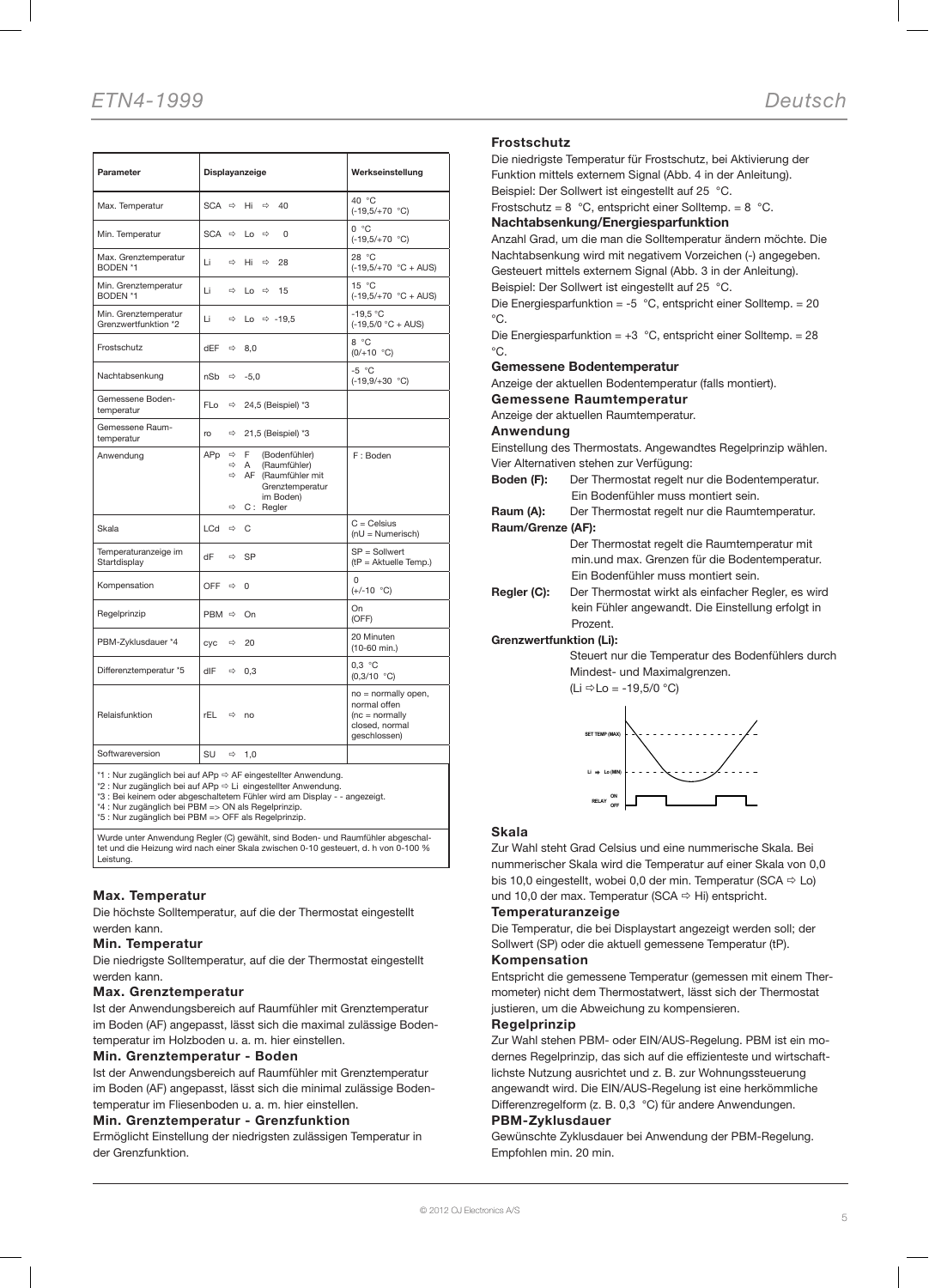### Differenztemperatur

Gewünschte Differenztemperatur bei Anwendung der EIN/AUS-Regelung. Eine Erhöhung der Differenztemperatur bewirkt weniger

#### Relaisschaltungen. Relaisfunktion

Bei Heizbedarf muss das Relais in Position Normal offen (NO) stehen. Wird die Thermostatsteuerung für Kühlung eingesetzt, ist das Relais auf Normal geschlossen (NC) umzustellen.

#### Softwareversion

Anzeige der Softwareversion des Thermostats.

### Kindersicherung

Es besteht die Möglichkeit den betreffenden Thermostat bei Bedarf, z. B. an öffentlichen oder anderen Orten, zu verriegeln, um ein Ändern der Einstellungen zu verhinden. Dazu die linke und rechte Taste gleichzeitig 10 Sekunden lang betätigen. Das Symbol für lokale Verriegelung erscheint dann am Display.

Zur Aufhebung der Kindersicherung wieder die linke und rechte Taste gleichzeitig 10 Sekunden lang betätigen.

### Werkseinstellung

Ermöglicht die Rückstellung auf die Werkseinstellung. Ihre persönliche Einstellungen im Thermostat wird dabei gelöscht. Die mittlere Taste 10 Sekunden lang betätigen. Das Display erlischt und schaltet sich wieder ein. Die Anwendung (APp  $\Rightarrow$  F) wird am Display gefolgt von der Solltemperatur angezeigt.

### Fehlermeldungen

Bei Auftreten eines Fehlern zeigt der Master/Thermostat einen der folgenden Fehlercodes an:

| Fehlercode     | Ursache                                                              | Lösung                                                                                                                                                                                 |
|----------------|----------------------------------------------------------------------|----------------------------------------------------------------------------------------------------------------------------------------------------------------------------------------|
| E0             | Interner Fehler. Thermostat defekt.                                  | Thermostat austauschen.                                                                                                                                                                |
| E <sub>1</sub> | Externer Raumfühler defekt oder kurzge-<br>schlossen (Klemme 10-11). | Fühler/Fühlerkabel austauschen. Für fortgesetzten Betrieb ohne Fühler<br>kann der Thermostat auf Regler unter Anwendung ( $APD \Rightarrow C$ ) eingestellt<br>werden.                 |
| E <sub>2</sub> | Externer Bodenfühler defekt oder kurzge-<br>schlossen (Klemme 8-9).  | Fühler/Fühlerkabel austauschen. Für fortgesetzten Betrieb ohne Fühler<br>kann der Thermostat auf Regler unter Anwendung ( $APp \approx C$ ) eingestellt<br>werden.                     |
| E <sub>5</sub> | Interne Überhitzung, der Thermostat schaltet<br>die Heizung aus.     | Installation kontrollieren. Zu hohe Leistung der Heizkabel/zu hohe Um-<br>gebungstemperatur. Bei fallender interner Temperatur schaltet sich der<br>Thermostat automatisch wieder ein. |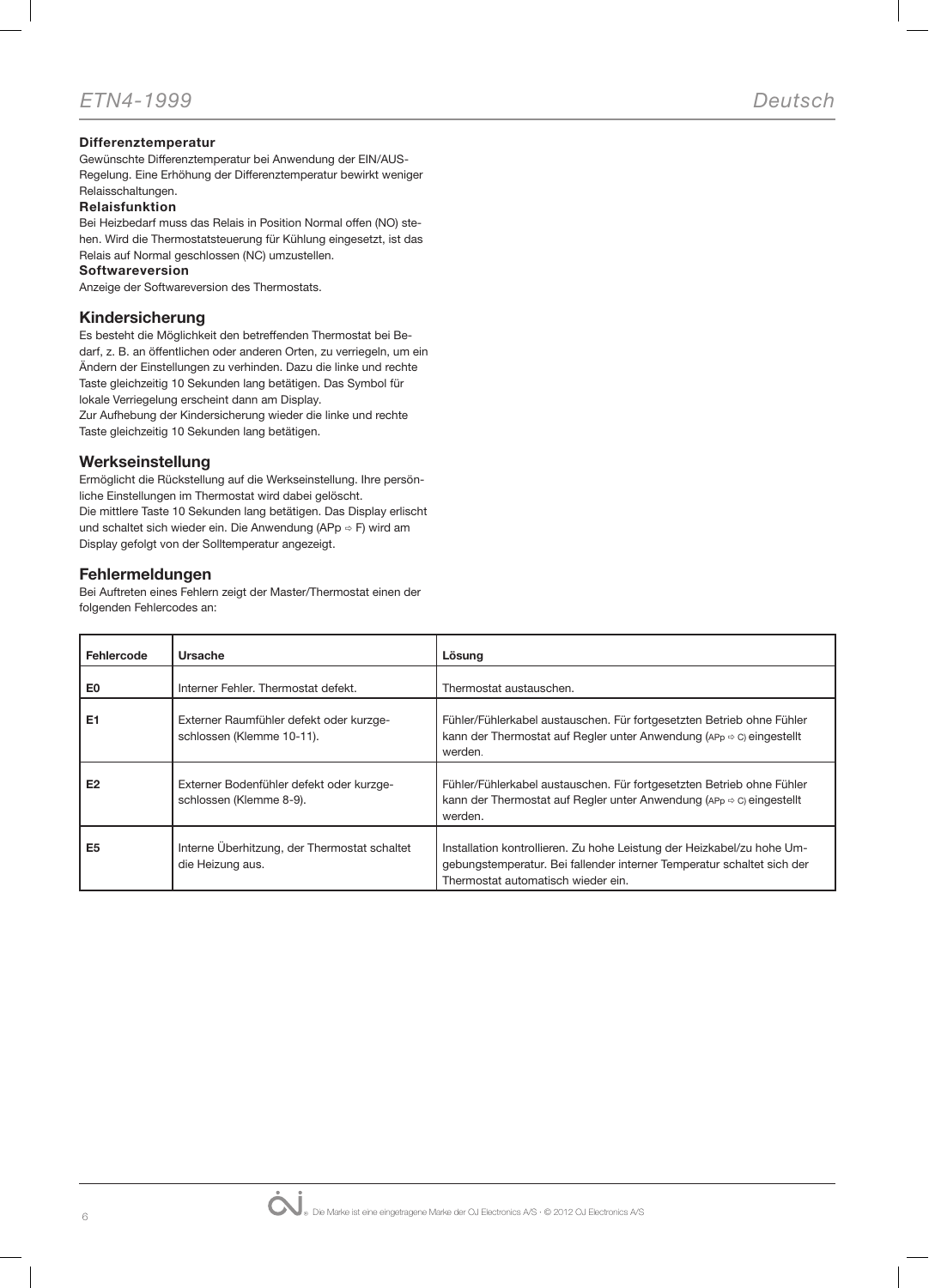

ETN4-1999 Русский РУКОВОДСТВО

### Содержание

| Ночное понижение температуры/функция |  |
|--------------------------------------|--|
|                                      |  |
|                                      |  |
|                                      |  |
|                                      |  |

MCS4-10 / MCS4-1999 / MCS4-1999 / MCS4-1999 / MCS4-10 / MSA4-1999 / MSA4-1099 / MSA4-1099 / MSA4-1099 / MSA4-1<br>MSA4-10 / MSA4-10 / MSA4-10 / MSA4-10 / MSA4-10 / MSA4-1099 / MSA4-1099 / MSA4-1099 / MSA4-1099 / MSA4-1099 /

 $\odot$  or  $\odot$  or  $\odot$ 

**DOIOIOIOIO** 

### Введение

Термостат «все в одном» ETN4-1999 устанавливается на DIN-рейку в щитке управления. Он подходит для различных случаев установки, где требуется максимальный комфорт при минимальном потреблении энергии, например, электрический обогрев пола, предотвращение замерзания помещений, охлаждения и т. п. Можно установить необходимую температуру в диапазоне от -19.5 до +70 °C. Большой дисплей с подсветкой позволяет четко видеть состояние термостата, а три кнопки позволяют легко перемещаться по меню и использовать функции термостата.

### ТЕРМОСТАТ ETN4-1999



### Работа термостата

Кнопка ВКЛ./ВЫКЛ. используется для включения или выключения термостата ("I" или "0").

Когда кнопка ВКЛ./ВЫКЛ. находится в положении "0", реле дезактивировано. Все установки сохранены. Термостат легко управляется при помощи навигационных кнопок. Основные функции, такие, как установка температуры и настройка термостата достаточно простые.

При нажатии любой кнопки загорается подсветка дисплея и остается включенной в течение 30 секунд после последнего нажатия кнопки.

### Установка температуры

Термостат имеет диапазон установки заданной температуры от -19.5 до +70 °C. При помощи меню можно ограничить температурный диапазон в определенных пределах (заводская установка = 0-40 °C). Необходимая температура устанавливается при помощи левой или правой кнопки. Значение заданной температуры будет мигать на дисплее. Через 5 секунд после установки значение заданной температуры будет светиться постоянно.

#### Установки

Для установки значения параметров нажмите и удерживайте центральную кнопку в течение 3-х секунд. На дисплее появится  $SCA \Rightarrow Hi \Rightarrow 40$ . Первоначально в течение одной секунды появится символ SCA, затем Hi и наконец, 40. Теперь можно установить нужные значения при помощи навигационных кнопок. Для перехода к следующему параметру нажмите кнопку программирования снова. Если в течение 30 секунд не нажимается ни одна кнопка, дисплей вернется в исходное состояние.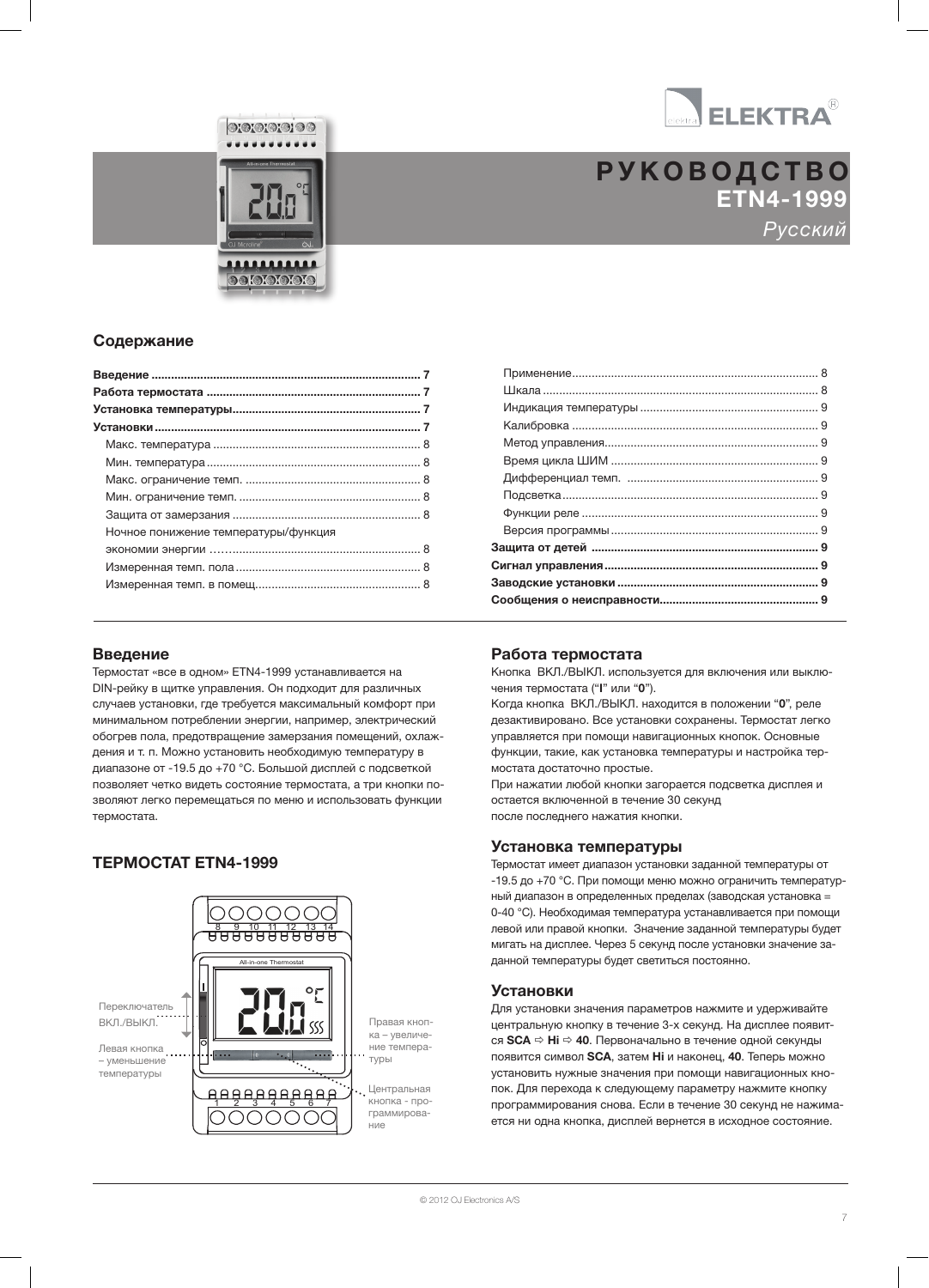| Параметр                                                                              | Индикация на дисплее                                                                                                                                                                                           | Заводские<br>установки                                   |
|---------------------------------------------------------------------------------------|----------------------------------------------------------------------------------------------------------------------------------------------------------------------------------------------------------------|----------------------------------------------------------|
| Макс. температура                                                                     | $SCA \Rightarrow$<br>Hi<br>$\Rightarrow$<br>40                                                                                                                                                                 | 40 °C<br>$(-19.5/+70 °C)$                                |
| Мин. температура                                                                      | $SCA \Rightarrow$<br>$\Rightarrow$<br>$\Omega$<br>Lo                                                                                                                                                           | 0 °C<br>$(-19.5/+70 °C)$                                 |
| Макс. ограничение<br>темп. ПОЛА *1                                                    | Li<br>$\Rightarrow$<br>Hi<br>$\Rightarrow$<br>28                                                                                                                                                               | 28 °C<br>$(-19.5/+70 °C +$<br>ВЫКЛ)                      |
| Мин. ограничение<br>темп. ПОЛА *1                                                     | Li<br>⇨<br>Lo $\Rightarrow$<br>15                                                                                                                                                                              | 15 °C<br>$(-19.5/+70 °C +$<br>ВЫКЛ)                      |
| Функция мин. огра-<br>ничения темпера-<br>туры *2                                     | Li<br>⇨<br>Lo $\Rightarrow$ -19,5                                                                                                                                                                              | $-19,5 °C$<br>$(-19.5/0 °C +$<br>ВЫКЛ)                   |
| Защита от замер-<br>зания                                                             | dEF<br>⇨<br>8.0                                                                                                                                                                                                | 8 °C<br>$(0/+10 °C)$                                     |
| Ночное понижение<br>температуры                                                       | nSb<br>$-5.0$<br>⇨                                                                                                                                                                                             | $-5 °C$<br>$(-19.5/+30 °C)$                              |
| Измеренная темпе-<br>ратура пола                                                      | <b>FLo</b><br>24.5 (пример) *3<br>$\Rightarrow$                                                                                                                                                                |                                                          |
| Измеренная темпе-<br>ратура воздуха                                                   | 21.5 (пример) *3<br>ro<br>⇨                                                                                                                                                                                    |                                                          |
| Применение                                                                            | APp<br>F<br>⇨<br>(Датчик темп. пола)<br>$\Rightarrow$<br>Α<br>(Датчик темп. воздуха)<br>АГ (Датчик температуры<br>⇨<br>воздуха с датчиком- ограничителем<br>температуры пола)<br>С: Регулятор<br>$\Rightarrow$ | <b>F</b> : Пол                                           |
| Шкала                                                                                 | LCd<br>$\Rightarrow$<br>C                                                                                                                                                                                      | С = Цельсий<br>(nU = числовой)                           |
| Первоначальная<br>индикация темп. на<br>дисплее                                       | dF<br><b>SP</b><br>$\Rightarrow$                                                                                                                                                                               | SP = Заданная<br>темп.<br>(tP = Реальная<br>температура) |
| Калибровка                                                                            | OFF<br>$\Rightarrow$<br>$\Omega$                                                                                                                                                                               | $\Omega$<br>$(+/- 10 °C)$                                |
| Метод управления                                                                      | $PWM \Rightarrow$<br>On                                                                                                                                                                                        | Вкл.<br>(ВЫКЛ)                                           |
| Время цикла ШИМ *4                                                                    | 20<br>$\Rightarrow$<br>cyc                                                                                                                                                                                     | 20 минут<br>(10-60 мин.)                                 |
| Дифференциал<br>температур *5                                                         | dIF<br>$\Rightarrow$<br>0.3                                                                                                                                                                                    | 0.3 °C<br>(0.3/10 °C)                                    |
| Функции реле                                                                          | rEL<br>$\Rightarrow$<br>no                                                                                                                                                                                     | no = норм. откр.<br>$(nc = nop.$<br>закр.)               |
| Версия программы                                                                      | SU<br>1.0<br>$\Rightarrow$                                                                                                                                                                                     |                                                          |
| *1 : Возможно, если в разделе «Применение» выбран символ APp $\Leftrightarrow$<br>AF. |                                                                                                                                                                                                                |                                                          |

 $*2:$  Возможно, если в разделе «Применение» выбран символ APp  $\Leftrightarrow$  Li. \*3 : С отключенным датчиком или без него - - показано на дисплее

\*4 : Возможно, если включен Метод Управления - ШИМ. \*5 : Возможно, если выключен Метод Управления - ШИМ.

Если в разделе «Применение» выбран Регулятор (C), датчики температуры пола и воздуха отключаются и нагрев регулируется по шкале 0-10, что соответствует мощности системы 0-100%.

#### Макс. температура

Самая высокая температура, которую можно установить на термостате.

#### Мин. температура

Самая низкая температура, которую можно установить на термостате.

#### Макс. ограничение температуры

Устанавливается максимальная допустимая температура пола с целью предотвращения перегрева и повреждения деревянного или другого покрытия пола при работе термостата с датчиком температуры воздуха и датчиком-ограничителем температуры пола (AF).

#### Мин. ограничение температуры - Пол

Устанавливается минимальная допустимая температура пола для напольной плитки или другого покрытия пола при работе термостата с датчиком температуры воздуха и датчикомограничителем температуры пола (AF).

#### Мин. ограничение температуры - Функция ограничения

Наименьшая допустимая температура устанавливается при помощи функции ограничения.

Защита от замерзания

Минимальная температура для предотвращения замерзания, когда режим активируется посредством подачи внешнего сигнала (Рис. 4 Инструкции).

Пример: заданная температура 25 °C.

Температура предотвращения замерзания = 8 °C. Это означает, что установка температуры =  $8^{\circ}$ С.

#### Ночное понижение температуры / функция экономии энергии

Заданная температура должна быть уменьшена. Установ-

ка ночного понижения температуры устанавливается со

знаком (-). Режим активируется посредством подачи внешнего сигнала (Рис. 3 Инструкции).

Пример: заданная температура 25 °C.

Температура энергосбережения = -5 °C. Это означает, что установка температуры = 20 °C.

Температура энергосбережения = +3 °C. Это означает, что установка температуры = 28 °C.

#### Измеренная температура пола

На дисплее индикация измеренной температуры пола (если подключен датчик температуры пола).

Измеренная температура воздуха

На дисплее индикация измеренной температуры воздуха в помещении.

#### Применение

Установите режим работы термостата. Выберите необходимый метод управления. Существуют 4 режима:

- Пол (F): Термостат контролирует только температуру пола. Должен быть подключен датчик температуры пола.
- Помещение (A): Термостат контролирует только температуру воздуха в помещении.

#### Помещение/ограничение

| температуры пола (АF): Термостат контролирует температуру |                                         |  |
|-----------------------------------------------------------|-----------------------------------------|--|
|                                                           | воздуха в помещении с одновременным     |  |
|                                                           | регулированием минимального или макси-  |  |
|                                                           | мального ограничения температуры пола.  |  |
|                                                           | Должен быть подключен датчик температу- |  |
|                                                           | ры пола.                                |  |
| Регулятор (С):                                            | Термостат работает в режиме простого    |  |

регулятора и датчики температуры не используются. Установка мощности нагрева производится в процентах.

Функция ограничения (Li): Используется только при мин. или макс. ограничении температуры на датчике температуры пола. (Li  $\Rightarrow$  Lo = -19,5/0 °С)



#### Шкала

Выберите шкалу в градусах Цельсия или числовую шкалу. Если выбрана числовая шкала, то значения температуры устанавливаются от 0.0 до 10.0, где 0.0 соответствует минималь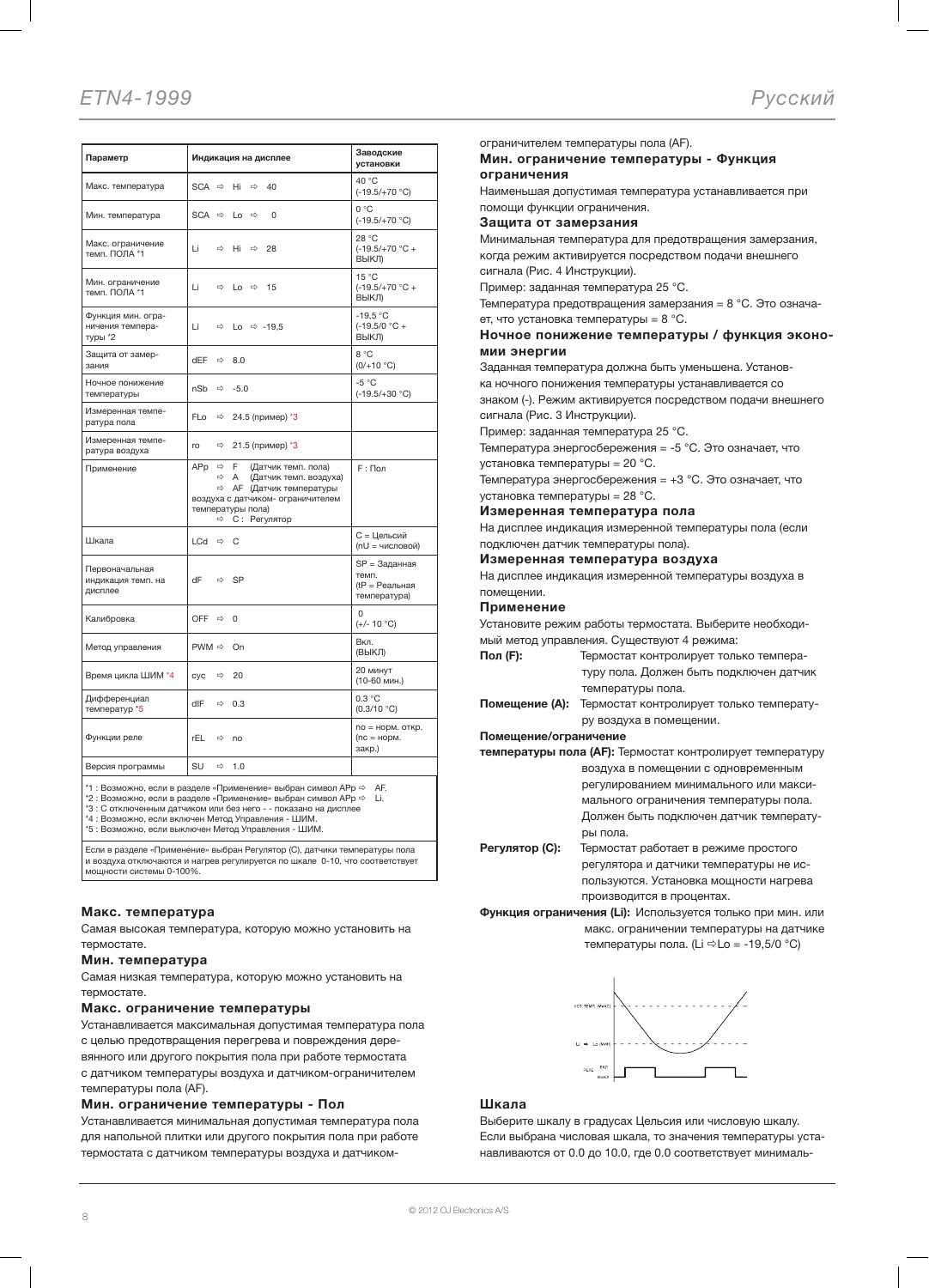ной температуре (SCA  $\Rightarrow$  Lo), а 10.0 - максимальной (SCA  $\Rightarrow$  Hi). Индикация температуры

Определяется первоначальная индикация температуры на дисплее: заданная (SP) или реальная измеренная температура.

### Калибровка

Если реальная температура (измеренная при помощи термометра) отличается от температуры на дисплее, то необходимо внести корректировку и установить разницу температур.

#### Метод управления

Можно выбрать метод управления - ШИМ (широтноимпульсная модуляция) или режим ВКЛ./ВЫКЛ. ШИМ является современным методом управления, который рассчитывает наиболее эффективный и экономичный режим обогрева домов и других зданий. Метод ВКЛ./ВЫКЛ., используется для других целей и является традиционным методом управления, включающим и выключающим нагревательную систему при перепаде температур (к примеру, 0.3 °C).

#### Время цикла ШИМ

Можно установить время цикла при использовании метода управления ШИМ. Рекомендуется устанавливать, как минимум 20 минут.

#### Дифференциал температур

Позволяет установить дифференциал температур, активирующий подачу тепла при методе управления ВКЛ./ВЫКЛ. Чем больше дифференциал, тем меньше число срабатываний реле.

### Функции реле

При использовании термостата в режиме нагрева, контакты реле должны быть нормально открыты (NO). Если термостат используется в режиме охлаждения, то контакты реле должны быть нормально закрыты (NC).

#### Версия программы

Индикация на дисплее версии программного обеспечения.

#### Защита от детей

Позволяет исключить несанкционированное управление термостатом детьми или при установке его в общественных местах. Одновременно нажмите правую и левую кнопки термостата и удерживайте их в таком положении 10 сек. На дисплее появится символ блокировки установок. Режим блокировки может быть снят одновременным нажатием правой и левой кнопки в течение 10 сек.

#### Заводские установки

Можно восстановить заводские настройки термостата. В данном случае Ваши персональные установки будут удалены. Нажмите и удерживайте центральную кнопку термостата в течение 10 сек. Дисплей кратковременно погаснет и загорится снова. После этого на дисплее появится символ (APp  $\Rightarrow$  F).

#### Сообщения о неисправности

При неисправности на дисплее основного/ведомого термостата появится один из следующих кодов неисправности:

| Код<br>неисправности | Неисправность                                                                                 | Способ устранения неисправности                                                                                                                                                                 |
|----------------------|-----------------------------------------------------------------------------------------------|-------------------------------------------------------------------------------------------------------------------------------------------------------------------------------------------------|
| E <sub>0</sub>       | Внутренняя неисправность. Термостат<br>вышел из строя.                                        | Замените термостат.                                                                                                                                                                             |
| E <sub>1</sub>       | Отключение или короткое замыкание<br>выносного датчика температуры воздуха<br>(клеммы 10-11). | Замените датчик/кабель датчика. Для продолжения работы<br>системы без датчика, переведите термостат в режим работы в<br>качестве Регулятора в разделе меню «Применение» (АРр ⇒С).               |
| E <sub>2</sub>       | Отключение или короткое замыкание<br>выносного датчика температуры пола<br>(клеммы 8-9).      | Замените датчик/кабель датчика. Для продолжения работы<br>системы без датчика, переведите термостат в режим работы в<br>качестве Регулятора в разделе меню «Применение» (АРр ⇒С).               |
| E <sub>5</sub>       | Внутренний перегрев. Термостат<br>отключает нагрев.                                           | Проверьте установку. Убедитесь, нет ли перегрузки на<br>нагревательных кабелях и или чрезмерного их нагрева. При<br>падении температуры внутри термостата он автоматически<br>продолжит работу. |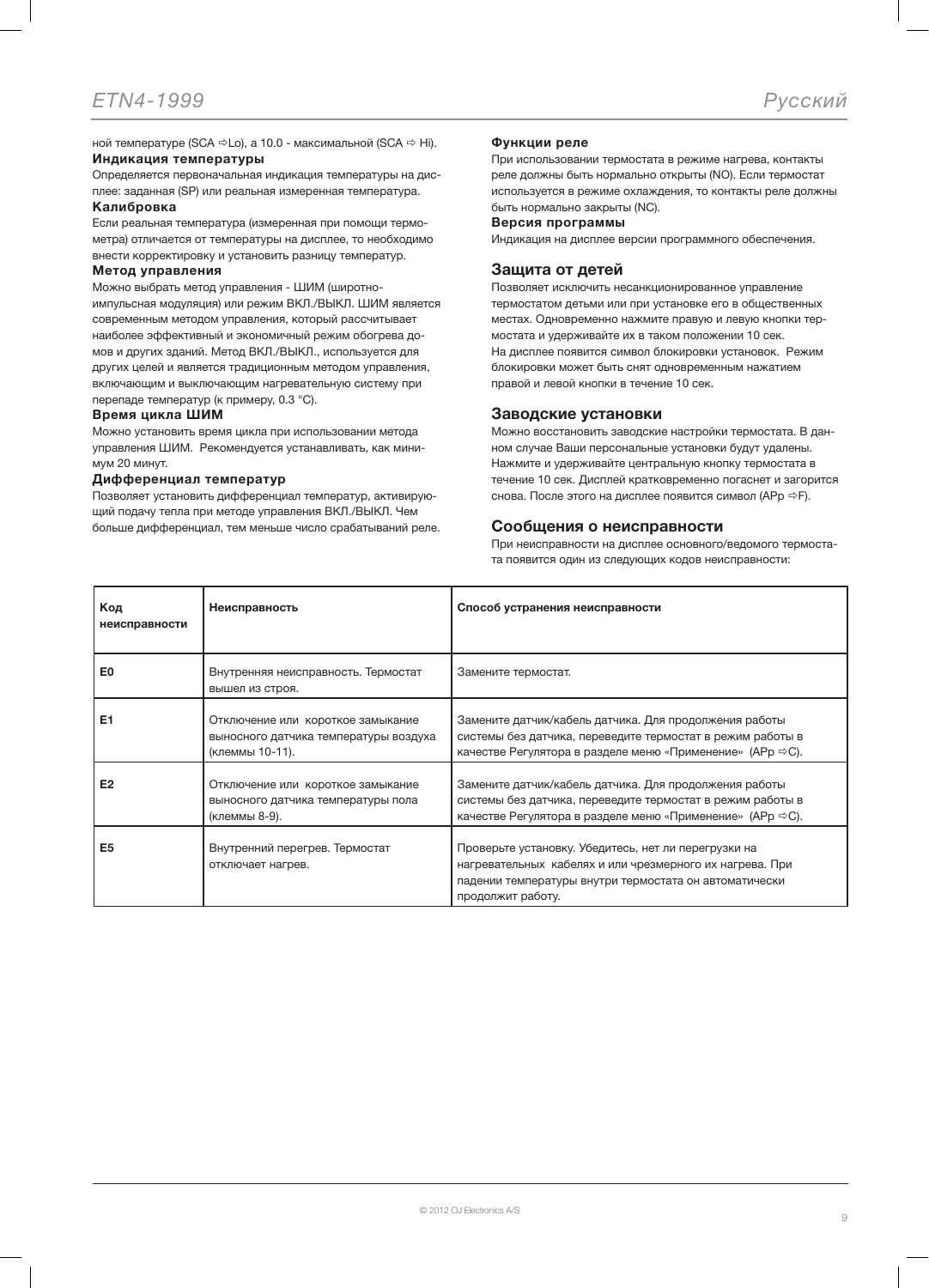



**DOIOIOIOIO** 

# INSTRUKCJA PROGRAMOWANIA ETN4-1999 Polish

### Spis treści

| Bieżąca temperatura powietrza w pomieszczeniu  11 |  |
|---------------------------------------------------|--|
|                                                   |  |

### Wstęp

ETN4-1999 jest wielofunkcyjnym regulatorem temperatury, montowanym na szynie DIN. Regulator ma szereg zastosowań, m.in. w elektrycznym ogrzewaniu podłogowym, ochrony przed zamarzaniem i chłodzeniem. Regulator we wszystkich realizowanych funkcjach zapewnia minimalny poziom zużycia energii elektrycznej w połączeniu z maksymalnym poziomem komfortu. ETN4-1999 umożliwia ustawienie temperatury zadanej w zakresie od -19,5 °C do +70 °C. Duży podświetlany wyświetlacz przedstawia parametry działania regulatora, a trzy przyciski umożliwiają łatwą nawigację po menu.

## Regulator ELEKTRA ETN4-1999



### Eksploatacja regulatora

Włączanie lub wyłączanie regulatora wymaga przełączenia dźwigni wyłącznika włącz/wyłącz (ON/OFF) odpowiednio w pozycję "0" lub "l". Przełączenie w pozycję "0" powoduje wyłączenie przekaźnika ale wszystkie ustawienia są zapamiętywane.

Regulator można łatwo zaprogramować przyciskami nawigacji. Po każdorazowym naciśnięciu przycisku, wyświetlacz jest podświetlany, a podświetlenie pozostaje przez 30 s. po ostatnim przyciśnięciu przycisku.

### Nastawa temperatury

Regulator pozwala na ustawienie zadanej temperatury w zakresie od -19,5 °C do +70 °C. W menu można ustawić ograniczenie zakresu temperatury (ustawienie fabryczne od 0 °C do 40 °C). Ustawienie zadanej temperatury następuje za pomocą wyboru przyciskami lewy/ prawy. Ustawiona temperatura miga na wyświetlaczu. Po upływie 5 s. od wprowadzenia ustawień, wartość zadanej temperatury zostanie pokazana na wyświetlaczu w sposób ciągły.

### Ustawienia

Wprowadzenie wartości parametrów następuje po przyciśnięciu i przytrzymaniu przez 3 s. środkowego przycisku regulatora. Na wyświetlaczu pojawi się komunikat "SCA ⇒Hi ⇒ 40". Najpierw zostanie wyświetlone przez "SCA" 1 s., następnie "Hi" i ostatecznie "40". Wybrana wartość może zostać wprowadzona przyciskami nawigacji lewy/prawy. Aby uzyskać dostęp do kolejnego parametru, należy ponownie nacisnąć środkowy przycisk programowania. Jeśli przez 30 s. nie zostanie użyty żaden przycisk, program wraca do parametrów pierwotnych.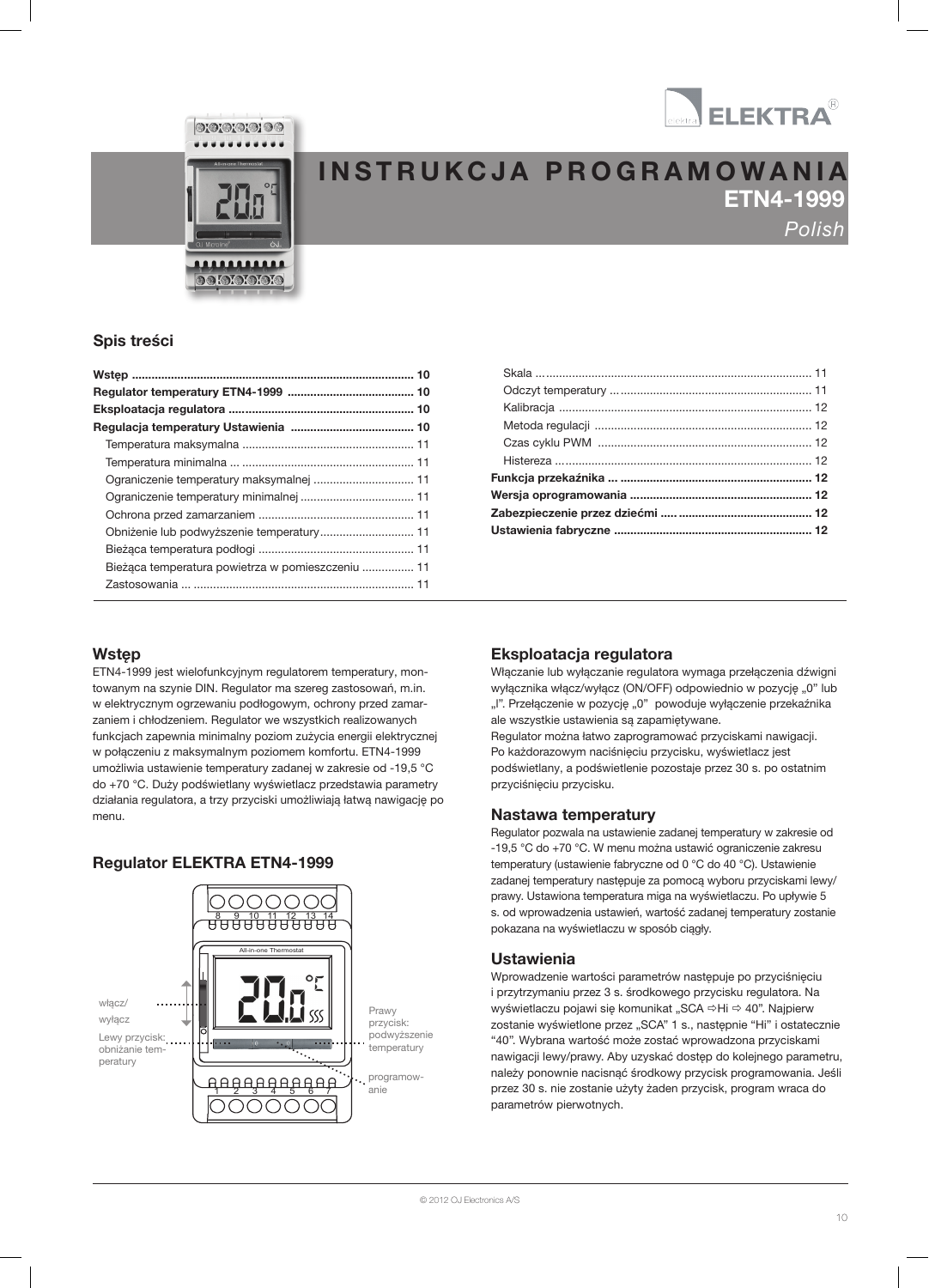| Parametr                                                           | Wskazanie na wyświetlaczu                                                                                                                                                                                                                                                                             | Ustawienia fabryczne                                              |  |  |
|--------------------------------------------------------------------|-------------------------------------------------------------------------------------------------------------------------------------------------------------------------------------------------------------------------------------------------------------------------------------------------------|-------------------------------------------------------------------|--|--|
| Temperatura maksymalna                                             | $SCA \Rightarrow Hi$<br>$\Rightarrow$<br>40                                                                                                                                                                                                                                                           | 40 °C<br>$(-19.5/+70 °C)$                                         |  |  |
| Temperatura minimalna                                              | $SCA \Rightarrow Lo$<br>$\Rightarrow$<br>0                                                                                                                                                                                                                                                            | 0 °C<br>$(-19.5/+70 °C)$                                          |  |  |
| Ograniczenie temperatury<br>maksymalnej FLOOR *1<br>– podłoga      | Li<br>$\Rightarrow$<br>Hi<br>$\Rightarrow$<br>28                                                                                                                                                                                                                                                      | 28 °C<br>$(-19.5/+70 °C + OFF)$                                   |  |  |
| Ograniczenie temperatury<br>minimalnej FLOOR *1 -<br>podłoga       | Li<br>$\Rightarrow$ Lo $\Rightarrow$<br>15                                                                                                                                                                                                                                                            | 15 °C<br>$(-19.5/+70 °C + OFF)$                                   |  |  |
| Ograniczenie temperatury<br>minimalnej<br>Funkcja ograniczająca *2 | Li<br>Lo $\Rightarrow$ -19.5<br>$\Rightarrow$                                                                                                                                                                                                                                                         | $-19.5 °C$<br>$(-19.5/0 °C + OFF)$                                |  |  |
| Ochrona przed zamar-<br>dEF $\Rightarrow$ 8,0<br>zaniem            |                                                                                                                                                                                                                                                                                                       | 8 °C (0 °C/+10 °C)                                                |  |  |
| Obniżenie lub<br>podwyższenie tempe-<br>ratury                     | $nSb \Rightarrow -5.0$                                                                                                                                                                                                                                                                                | -5 °C (19,5 °C/+30<br>$^{\circ}$ C)                               |  |  |
| Bieżąca temperatura<br>podłogi                                     | FLo $\Rightarrow$ 24,5 (przykład) *3                                                                                                                                                                                                                                                                  |                                                                   |  |  |
| Bieżąca temperatura po-<br>wietrza w pomieszczeniu                 | ro $\Rightarrow$ 21,5 (przykład) *3                                                                                                                                                                                                                                                                   |                                                                   |  |  |
| Zastosowania                                                       | APp<br>$\Leftrightarrow$ F - czujnik temperatury<br>podłogi<br>$\Leftrightarrow$ A - czujnik temperatury<br>powietrza<br>$\Leftrightarrow$ AF - czujnik temperatury po-<br>wietrza z limitującym czujnikiem<br>temperatury podłogi<br>$\Leftrightarrow$ C - regulator (bez<br>podłączonych czujników) | F - czujnik podłogowy                                             |  |  |
| Skala                                                              | $LCd \Rightarrow C$                                                                                                                                                                                                                                                                                   | C = skala Celsjusza<br>$(nU = liczbowo)$                          |  |  |
| Odczyt temperatury na<br>ekranie wyświetlacza                      | $dF \Rightarrow SP$                                                                                                                                                                                                                                                                                   | $SP = temperature$<br>zadana<br>$(tP = biežaca$ tempe-<br>ratura) |  |  |
| Kalibracja                                                         | OFF $\Rightarrow$ 0                                                                                                                                                                                                                                                                                   | $0 (+/-10 °C)$                                                    |  |  |
| Metoda regulacji                                                   | $PWM \Rightarrow On$                                                                                                                                                                                                                                                                                  |                                                                   |  |  |
| Cykle PWN *4                                                       | $cyc \Rightarrow 20$                                                                                                                                                                                                                                                                                  | 20 min. (10-60 min)                                               |  |  |
| Histereza *5                                                       | dlF $\Rightarrow$ 0,3                                                                                                                                                                                                                                                                                 | 0.3 °C (0.3 °C-10 °C)                                             |  |  |
| Funkcja przekaźnika                                                | rEL ⇔ no                                                                                                                                                                                                                                                                                              |                                                                   |  |  |
| Wersja oprogramowania<br>SU⇔1,0                                    |                                                                                                                                                                                                                                                                                                       |                                                                   |  |  |

\*1: Dostepne jedynie dla wybranego ustawienia APp  $\Rightarrow$  AF w Zastosowaniach.

\*2: Dostępne jedynie dla wybranego ustawienia APp ⇔Li w Zastosowaniach.<br>\*3: Jeśli czujnik jest nieobecny lub rozłączony, wyświetlacz pokazuje wskazanie "- -".

\*4: Dostępne jedynie dla wybranego ustawienia PWM ⇔ON w Metodzie regulacji.<br>\*5: Dostępne jedynie dla wybranego ustawienia PWM ⇔ OFF w Metodzie regulacji.

Jeśli zostanie wybrana funkcja regulatora (C), czujniki temperatury w podłodze i powietrza w pomieszczeniu zostają odłączone, a ogrzewanie jest regulowane w skali 0-10, odpowiadającej 0-100% pełnej mocy.

#### Temperatura maksymalna

Najwyższa wartość temperatury, na którą może być ustawiony regulator.

#### Temperatura minimalna

Najniższa wartość temperatury, na którą może być ustawiony regulator.

#### Określenie temperatury maksymalnej

Pozwala na wprowadzenie najwyższego dopuszczalnego poziomu temperatury. Funkcja przydatna np. w ogrzewaniu podłogowym – dla podłóg drewnianych, gdy regulacja następuje poprzez czujnik temperatury powietrza z limitującym czujnikiem temperatury podłogi. (AF).

#### Określenie temperatury minimalnej

Pozwala na wprowadzenie najniższego dopuszczalnego poziomu temperatury, np. dla podłóg ceramicznych lub innych, gdy regulacja została ustawiona na czujnik temperatury powietrza z limitującym czujnikiem temperatury podłogi (AF).

#### Ochrona przed zamarzaniem

Najniższa temperatura zapewniająca ochronę przed zamarzaniem, gdy funkcja jest aktywowana przez sygnał zewnętrzny np. poprzez zegar (rys. 4 w Instrukcji Obsługi).

Przykład: temperatura zadana wynosi 25 °C, a ochrona przed zamarzaniem 8 °C, regulator utrzymuje stałą wartość temperatury 8 °C.

#### Obniżenie lub podwyższenie temperatury

Ilość stopni, o które ma być zmieniona temperatura zadana. Ustawienie musi być poprzedzone znakiem ujemnym "-". Funkcja jest aktywowana przez sygnał zewnętrzny (rys. 3 w Instrukcji Obsługi). Przykład: temperatura zadana wynosi 25 °C.

Funkcja obniżki temperatury jest ustawiona na -5 °C, co oznacza ustawienie wartości temperatury na 20 °C.

Funkcja podwyższenia temperatury jest ustawiona na +3 °C, co oznacza ustawienie wartości temperatury na 28 °C.

#### Bieżąca temperatura podłogi

Wyświetla bieżącą temperaturę podłogi (jeśli podłączony jest czujnik temperatury podłogi).

#### Bieżąca temperatura powietrza w pomieszczeniu

Wyświetla bieżącą temperaturę powietrza w pomieszczeniu (jeśli podłączony jest czujnik temperatury powietrza).

#### Zastosowania

Funkcja pozwala na wybór bieżącego zastosowania regulatora, z czterech dostępnych opcji:

#### Floor (F) – Podłoga:

regulator kontroluje jedynie temperaturę podłogi. Konieczne jest podłączenie czujnika temperatury podłogi.

#### Room (A) – Powietrze w pomieszczeniu:

regulator kontroluje jedynie temperaturę powietrza w pomieszczeniu. Konieczne jest podłączenie czujnika temperatury powietrza.

#### Room/limit (AF) – Powietrze w pomieszczeniu z ograniczeniem temperatury:

regulator kontroluje temperaturę powietrza w pomieszczeniu, z uwzględnieniem dolnego i górnego określenia temperatury podłogi. Konieczne jest podłączenie limitującego czujnika temperatury podłogi.

#### Regulator (C) – Regulator:

regulator działa w trybie podstawowym, bez czujników. Ogrzewanie jest regulowane w skali 0-10, odpowiadającej 0-100% pełnej mocy.

Funkcja ograniczająca (Li) – Maks. i min. temperatura podłogi: regulator kontroluje jedynie temperaturę podłogi z uwzględnieniem dopuszczalnych wartości maksymalnej i minimalnej (Li ⇒ Lo = -19,5/0 °C). Konieczne jest podłączenie limitującego czujnika temperatury podłogi.



#### Skala

Wybór pomiędzy skalą Celsjusza i liczbową. W tym drugim przypadku, temperatura jest ustawiana w skali od 0,0 do 10,0 ¬– gdzie 0,0 odpowiada temperaturze minimalnej (SCA  $\Rightarrow$  Lo), a 10,0 odpowiada temperaturze maksymalnej (SCA  $\Rightarrow$  Hi).

#### Odczyt temperatury

Określa, jaka wartość temperatury będzie pokazywana na ekranie wyświetlacza: zadana (SP) czy bieżąca wartość temperatury.